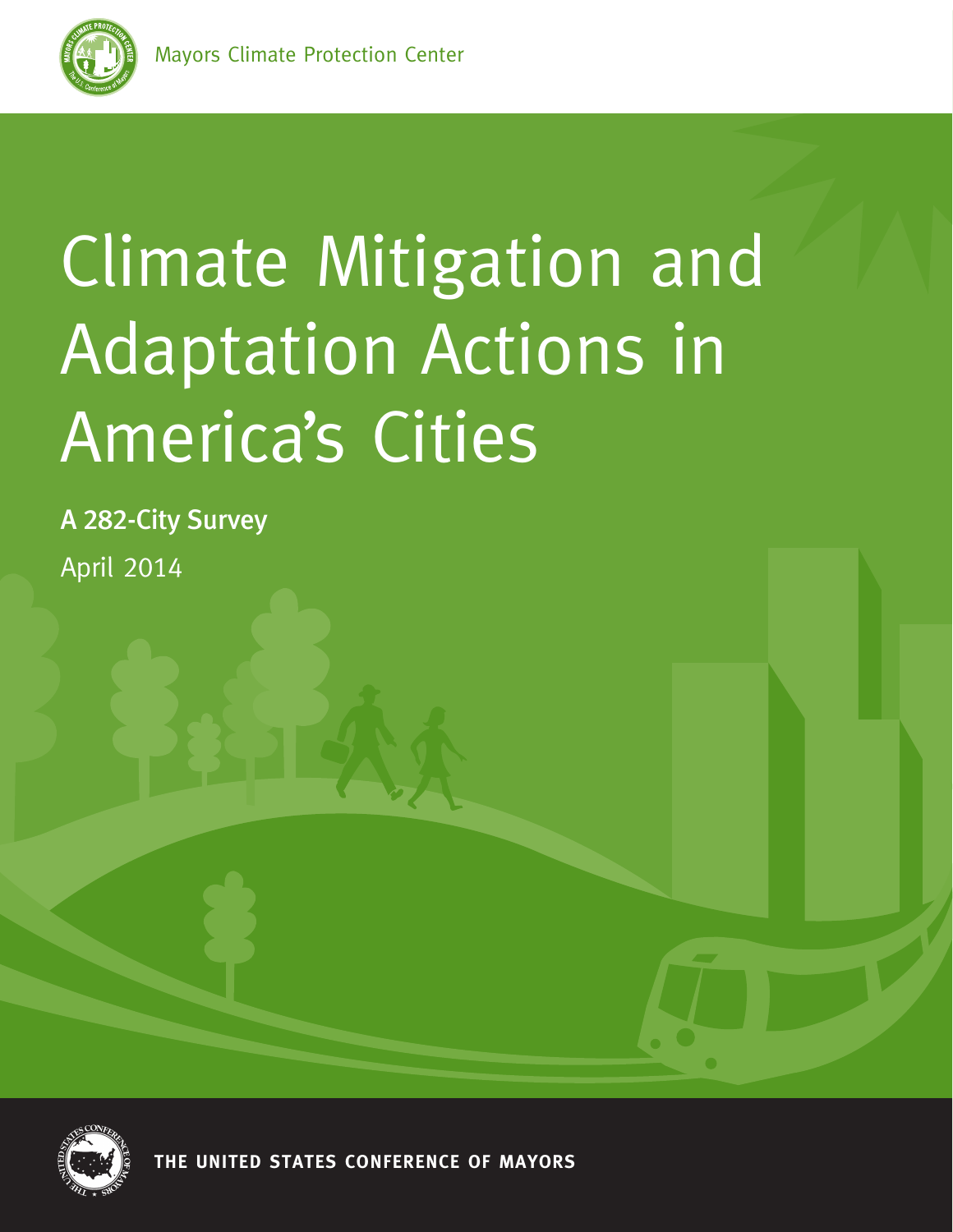

#### **THE UNITED STATES CONFERENCE OF MAYORS**

**Kevin Johnson** Mayor of Sacramento President

**Stephanie Rawlings-Blake** Mayor of Baltimore Vice President

**James Brainard** Mayor of Carmel Co-Chair, Energy Independence and Climate Protection Task Force

#### **Bill Finch** Mayor of Bridgeport Co-Chair, Energy Independence and Climate Protection Task Force

**Tom Cochran** CEO and Executive Director

The U.S. Conference of Mayors is the official nonpartisan organization of cities with populations of 30,000 or more. There are 1,398 such cities in the country today, each represented in the Conference by its chief elected official, the Mayor.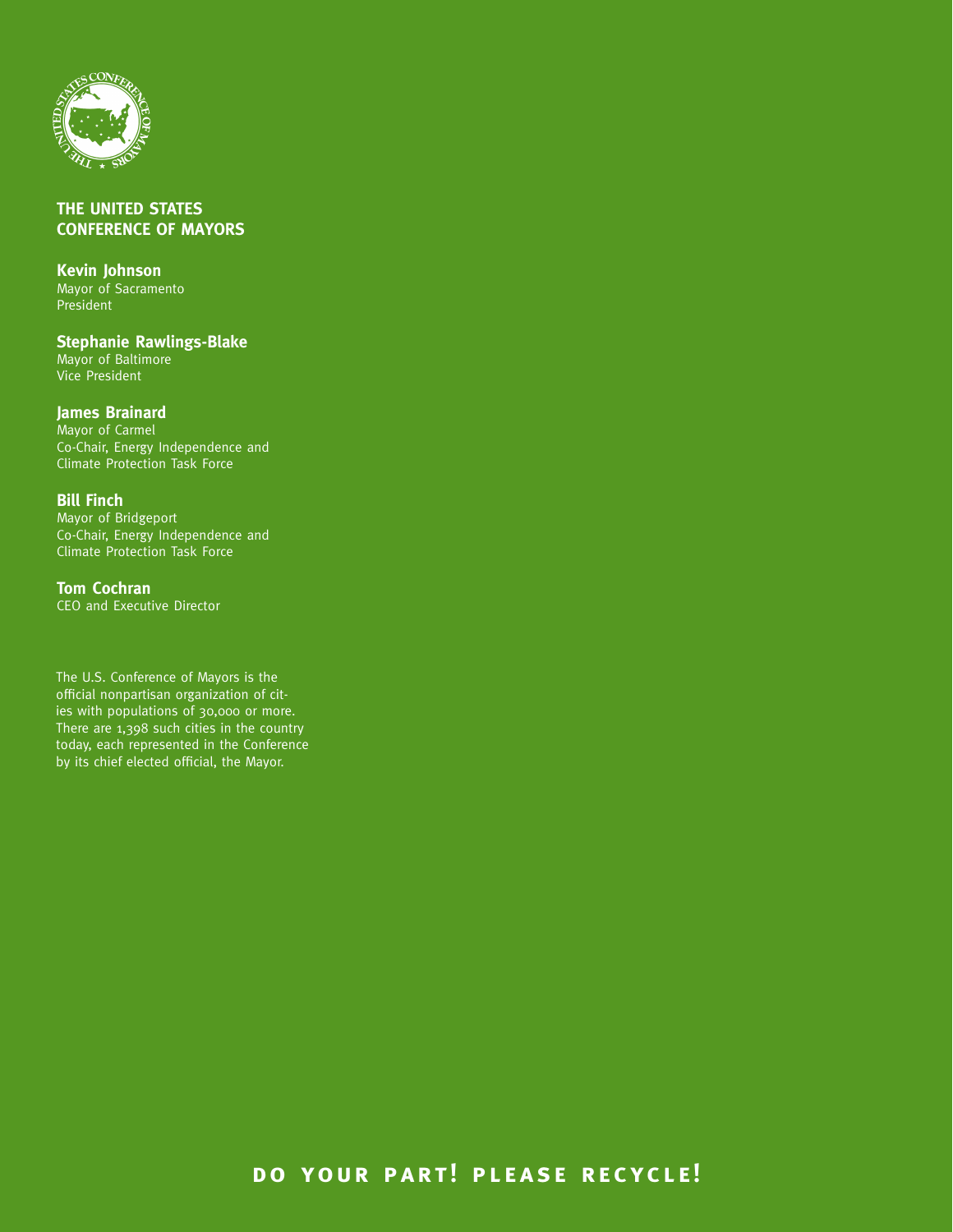### Foreword



**Tom Cochran** CEO and Executive Director The United States Conference of Mayors

Our nation's mayors continue to lead the way in curbing carbon emissions in hundreds of U.S. cities and their metro areas, with many of these local leaders now working to adapt their cities and vital public systems in this era of increasingly unpredictable and destructive climatic events.

Mayors' climate action has proven to be a very resilient movement, from its beginnings in 2005 when a group of U.S. mayors came together to pledge local action to reduce carbon emissions and to call on state and federal leaders to do their part. Over the years, this mayoral initiative grew to more than 1,000 mayors, with each pledging to curb city climate emissions by joining as a signatory to the Mayors' Climate Protection Agreement. This voluntary mayoral commitment has underpinned some of our recent success in reducing U.S. greenhouse gas emissions, as these findings indicate. And, we know that the future is about continuing to take the many local (and state and federal) actions that will systematically move us toward our climate goals.

Successful city efforts to use energy more efficiently and deploy new energy technologies, especially renewable energy supplies, are areas prominently featured in Conference survey reports released earlier this year. The survey report being released today, Earth Day 2014, focuses on mayoral climate leadership, mostly local mitigation efforts, to document how mayors are working to reduce GHG emissions and quantify these reductions. To be sure, these findings appear to just scratch the surface of all that is underway and being achieved in our cities. Yet, we see that these actions are making a difference, locally and nationally.

We know there is much more to do in this regard, but the findings provided here surely indicate that mayors are continuing to lead the way. We are all very grateful for their leadership and their hard work in this regard.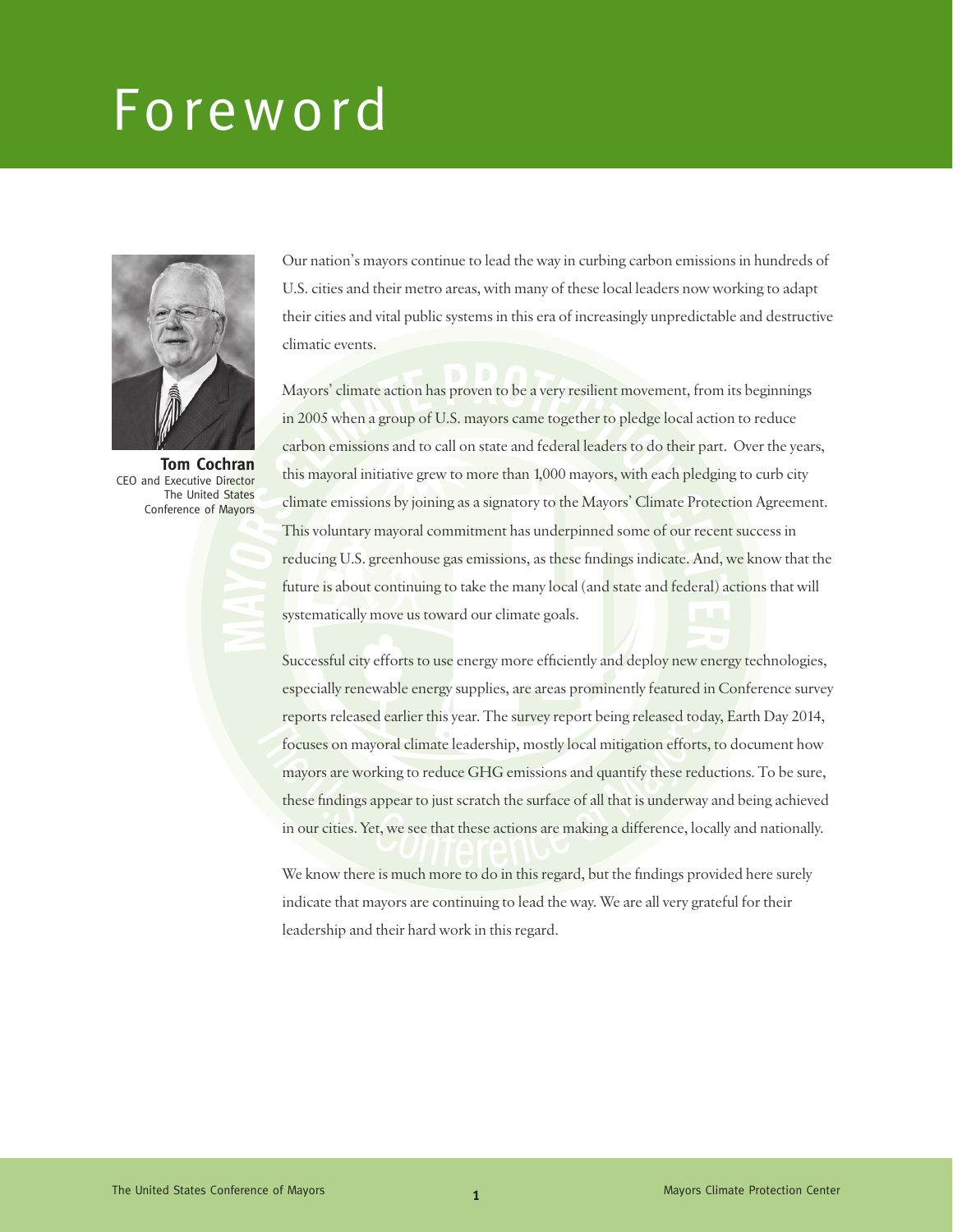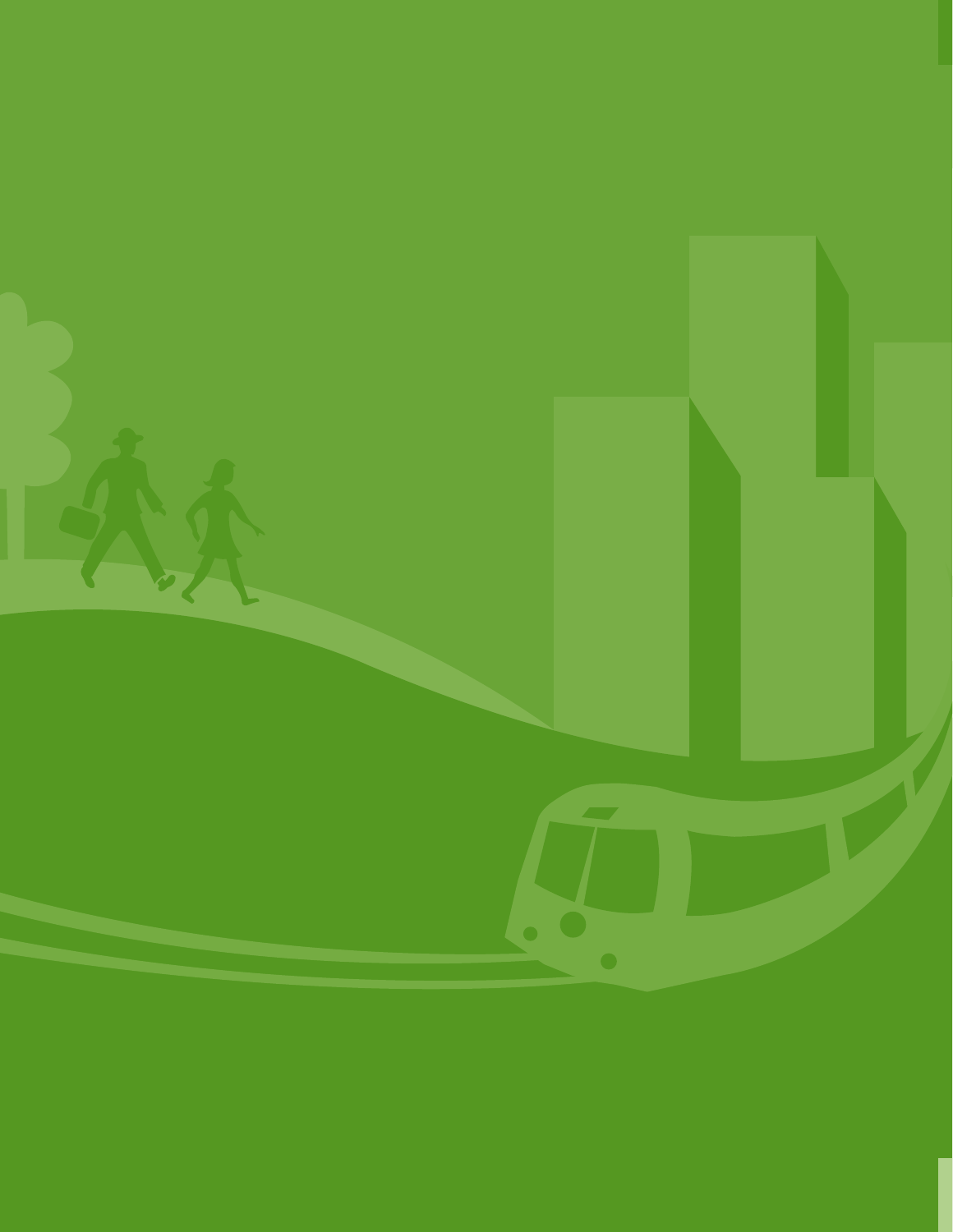Almost every mayor participating in The U.S. Conference of Mayors' 2014 energy efficiency and technologies survey provided information on city-based climate activities. Specifically, this report is based largely on queries relating to mayoral climate mitigation and adaptation efforts. It excludes related information on mayoral energy initiatives, which was released earlier this year by the Conference of Mayors.

This survey report is the third in a series. The first survey report, *Energy Efficiency and Technologies in America's Cities*, was released January 2014 during the Conference of Mayors' 82<sup>nd</sup> Winter Meeting in Washington, DC. The second report, *Successful City Initiatives with Energy Efficiency and Conservation Block Grant (EECBG) Funding*, was released late February 2014. Both surveys report on many of the key city energy practices and activities which so often underpin mayoral climate efforts.

Nearly all mayors in the larger survey – 282 of 288 respondents – provided data on their respective climate initiatives, offering perspectives from cities of all population sizes and from all regions of the country. These climate-related responses are reported in the following findings.

**By official action (i.e., mayoral pledge or formal city council action), more than half of all cities are now reducing their carbon emissions.** A majority of cities (53%) – 149 of the 282 cities – have committed to reducing greenhouse gas (GHG) emissions as the result of a mayoral pledge and/or formal city council action.





The share of cities working to reduce carbon emissions under a mayoral pledge/formal city council action, as shown in this chart, is certain to understate the scale of city commitments to reduce GHG emissions, as noted later in this report (and in other earlier Conference surveys).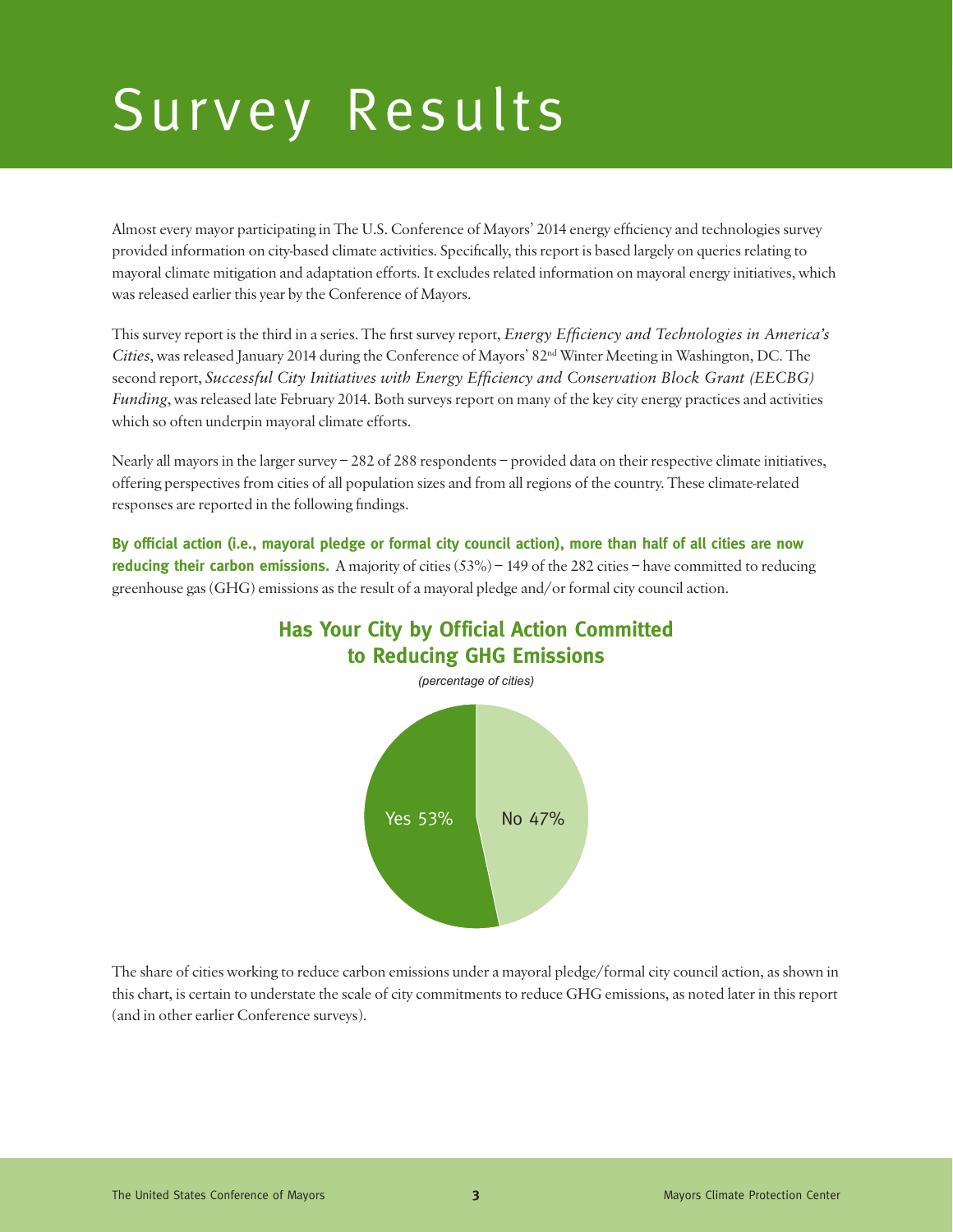**For cities operating under a mayoral pledge/formal city council action to reduce carbon emissions, more than two-thirds indicate their actions resulted in quantifiable greenhouse gas reductions.** More than seven in ten cities (71%) with formal mayoral/city council actions calling for reductions in city carbon emissions say their actions have resulted in quantifiable GHG reductions in city government operations and/or the community at large.

More than four in ten cities (41%) report quantifiable GHG reductions for city operations, with about one-quarter saying their actions have resulted in quantifiable reductions for city operations and the community at large.



**Almost half of all cities surveyed have conducted a greenhouse gas (GHG) inventory.** Nearly half of the cities (48%) have conducted an inventory of greenhouse gases.



#### **Has Your City Conducted a Greenhouse Gas (GHG) Inventory**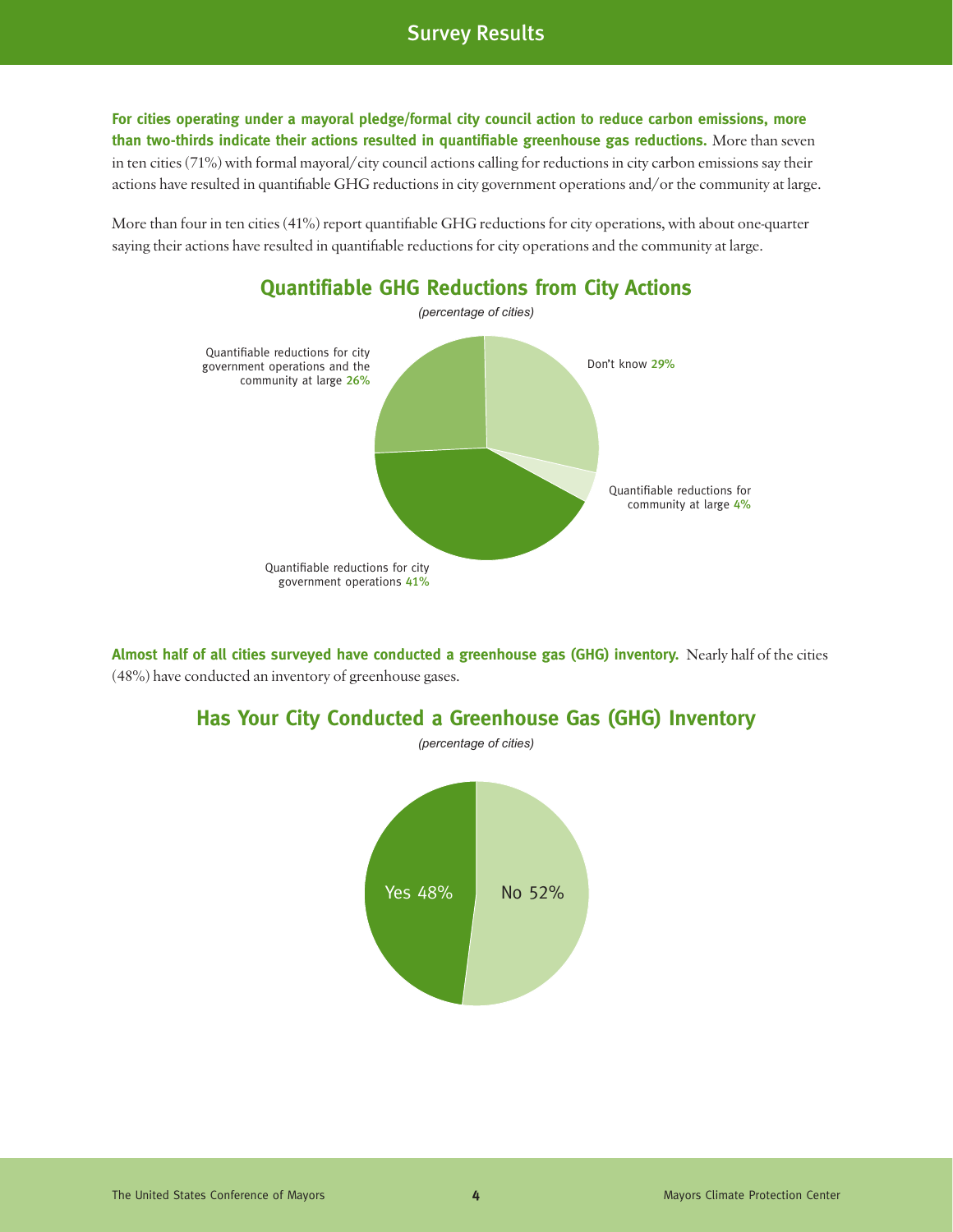Taken together, these two initial findings – mayoral pledge/city council action and status of inventory – indicate that more cities are taking action to reduce carbon emissions than the charts suggest. Survey data show that one in nine cities (11%) have conducted a GHG inventory, outside of any mayoral pledge or formal city council action. Moreover, nearly one-third of cities (31%) with a mayoral pledge/formal city council action have not conducted any GHG inventory. Not shown in this survey are cities reducing emissions, absent a mayoral pledge/city council action and inventory.

**Of those cities with a GHG inventory, nearly six in ten conducted it for city operations and the community at large.** A sizable majority of the cities (59%) that undertook an inventory of greenhouse gases did so for city operations as well as the community at large. More than one-third of these cities (34%) limited their GHG inventory to city government operations only, with about one in 15 cities (7%) conducting an inventory only for the community at large. Among cities with an inventory, more than nine in ten cities (93%) have data on emissions from cities operations, with two in three cities (66%) for the community at large.



**A majority of mayors are creating programs to engage local residents in reducing greenhouse gas emissions (GHGs) as their priority among other community-wide engagement initiatives.** Asked to choose among six climate-related community engagement activities, the first choice of mayors are programs that engage local residents in reducing emissions (54%).

After working with residents, mayors turn to their business community (45%) to support city efforts to reduce emissions. Four in ten cities are developing a climate adaptation plan for the city (40%), and the same percentage is undertaking assessments and/or creating community-wide responses to predicted climate impacts (40%).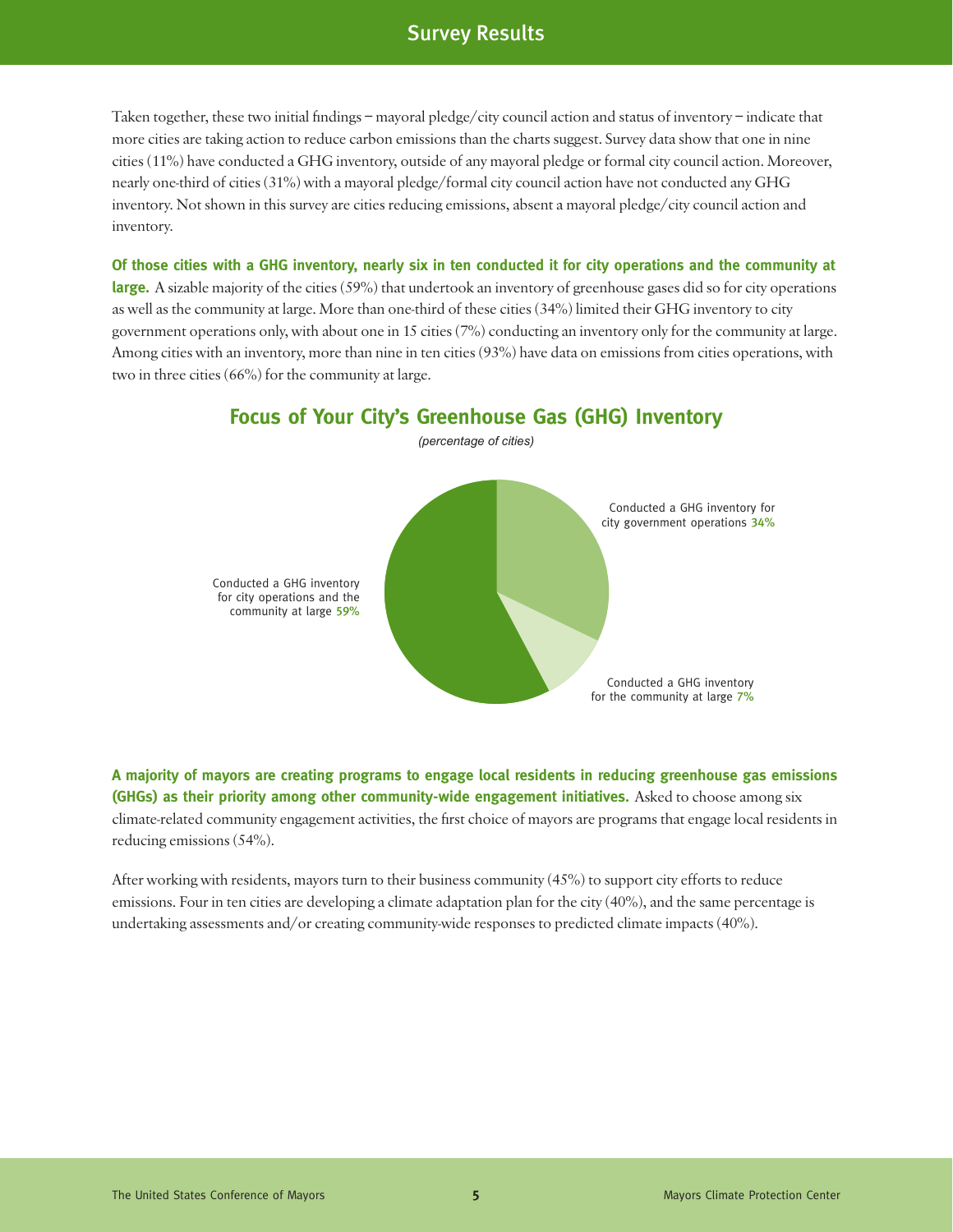#### **Engaging the Local Community on Climate Activities**

*(percentage of cities)*



*NOTE: Seven in ten cities (203 out of 288 cities) participating in the survey provided responses to this question.*

**City best practices top the list of non-financial resources that are most helpful to mayors in advancing their city energy and climate goals.** Nearly three in four cities (74%) rank city best practices as the most useful resource among other offerings in achieving their local goals.

Two-thirds of cities want energy use data for their city (67%), followed by city surveys and data on what other cities are doing (57%). Nearly every participant in the survey (279 of 288 cities) provided responses to this query on "most helpful resources."

#### **Resources for Advancing Energy and Climate Goals**



**LED/efficient lighting was overwhelmingly rated as the "most promising" technology for reducing city energy use and carbon emissions.** Cities again made LED/other energy-efficient lighting their top choice for most promising technology, with more than four in five cities (82%) making this selection.

This preference is higher that the Conference's 2011 survey, *Clean Energy Solutions for America's Cities,* when about three-quarters (76%) of all cities cited LED/other efficient lighting technologies.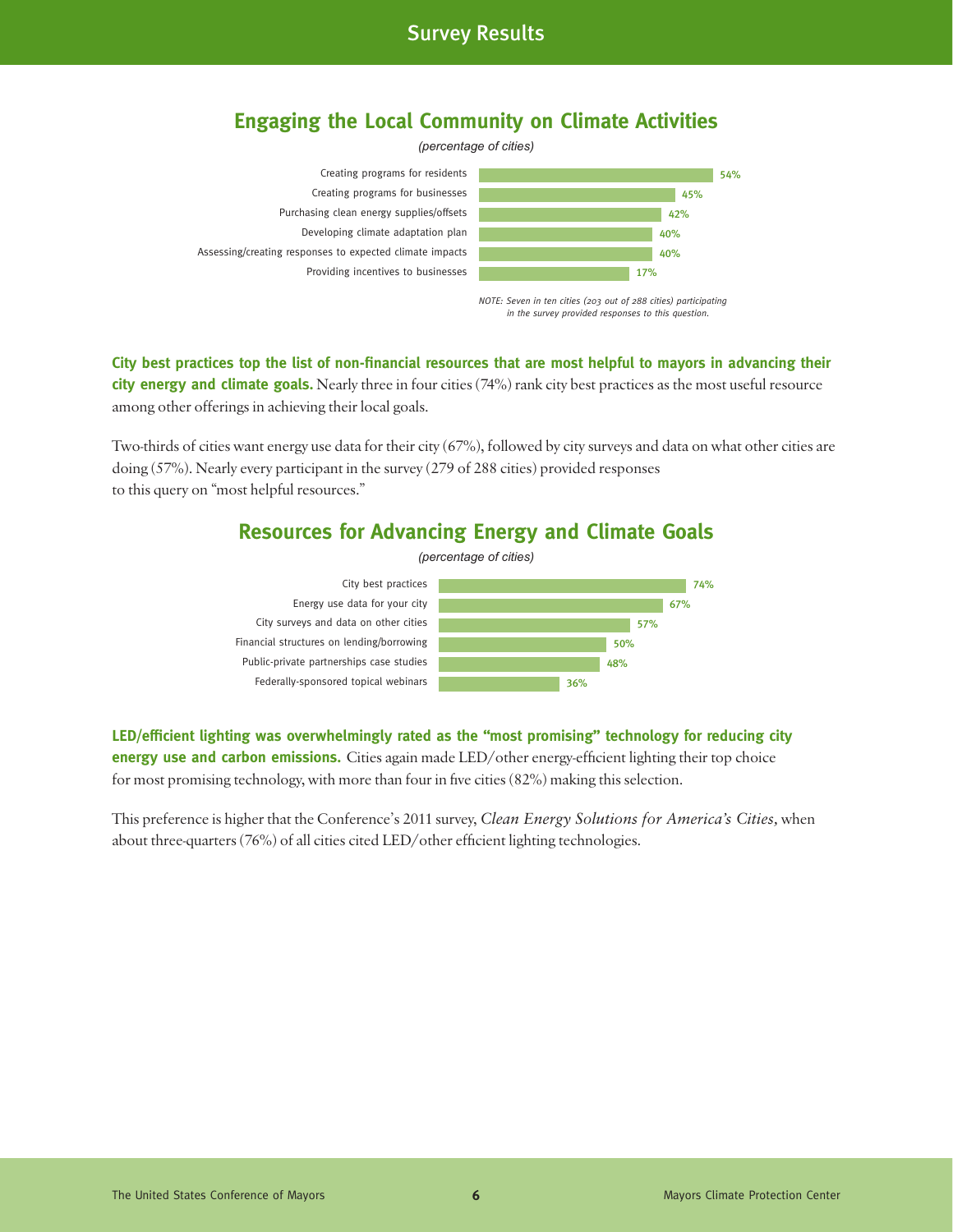#### **Most Promising Technologies for Reducing Energy Use and Carbon Emissions**



In addition to lighting, there are notable changes in the views of cities on other technologies. Compressed natural gas (CNG) vehicles – identified by more than four in ten cities (40%) – doubled its selection rate (20%) from the prior survey. Solar electricity generation is now the cities' second choice (54%), edging out low-energy buildings, which dropped significantly (from 68% to 53%). Energy-efficient appliances/pumps/other systems, likewise, is also viewed less favorably (32% compared to 44% in 2011), falling from fourth to sixth place among 20 technology categories.

**While slightly more than one-third of survey respondents have developed a broad-based energy plan, the**  share of cities with such plans is expected to more than double in three years. Today, 36 percent of cities already have "comprehensive" energy plans; this share will change dramatically over the next three years. Nearly four in five cities (79%) are expected to have developed plans by 2016.



In separate queries of the 103 cities with plans in place, a substantial majority (83%) include energy reduction targets for city operations and citywide energy use. Six in 10 (60%) cities include specific targets in these plans for the use of renewable energy in city operations or by the broader community.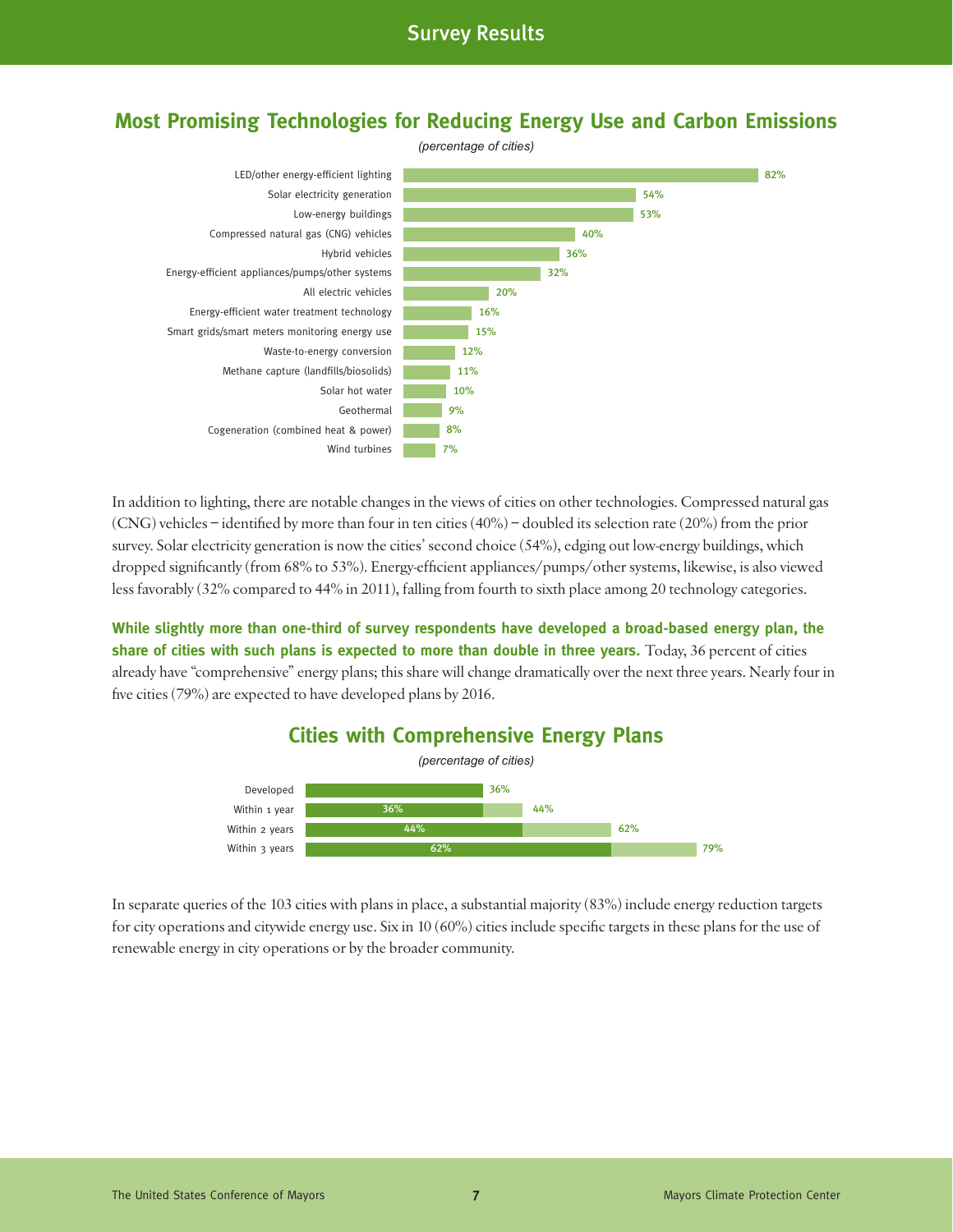**Three-quarters of cities have developed an energy emergency response plan that maintains key municipal services during power outages.**Three in four cities (76%) have plans in place to sustain key municipal functions during power outages.

For those cities without an energy emergency response plan, one-half expect to have such a plan developed within three years, raising the share of cities to nearly nine in ten (88%).

In a related query, cities were asked if they had been affected by a power outage(s) within the past five years due to a severe climate event (e.g., major hurricane, tornado, significant snow or ice storm, major flooding). More than four in ten (41%) cities responded affirmatively, providing details on follow-up actions that were taken to respond to future events, as shown below.

#### **Power Outages and Local Energy Emergency Response Plan Changes**



**Each mayor was asked to identify just ONE federal policy change to help adapt/retrofit the city's infrastructure and/or better prepare for climatic events or climate change, with respondents calling for additional federal funding assistance to cities as the top priority.** The following summarizes many of these mayoral recommendations, grouping them under key headings. More than 110 cities responded to this query, with cities providing their recommendations in their own words.

**Generalized Funding:** Recommendations urging additional federal funding assistance to cities was the top category among survey respondents, with nearly one in three cities urging more federal funding support, including those calling for additional EECBG resources. Many cities expressed their suggestions using many different phrases: funding resources, funding support, grants, energy block grants, more funding opportunities, and predicable annual appropriations, among others. Some cities suggested specific purposes for new funds to local areas, such as funding for performance, funding for preparedness strategies, funding for adaptation action areas, and funding to capitalize revolving loan funds.

**EECBG Funding:** Beyond generalized calls for federal assistance to cities, several respondents specifically urged renewed funding for the Department of Energy's Energy Efficiency and Conservation Block Grant Program, offering various suggestions on what to emphasize with the funds. One city urged an "annual EECBG allocation to local governments for mitigation and adaptation activities." Another suggested continued EECBG funding to serve as a driver "to promote upgrades in private residences and businesses as well as city infrastructure." One city suggested that EECBG funding should be coupled with increased federal administrative support, like HUD's Community Development Block Grant Program, so that the federal government is a partner in supporting local investments and innovations. EECBG funding should be used for "infrastructure renovations," suggested another city.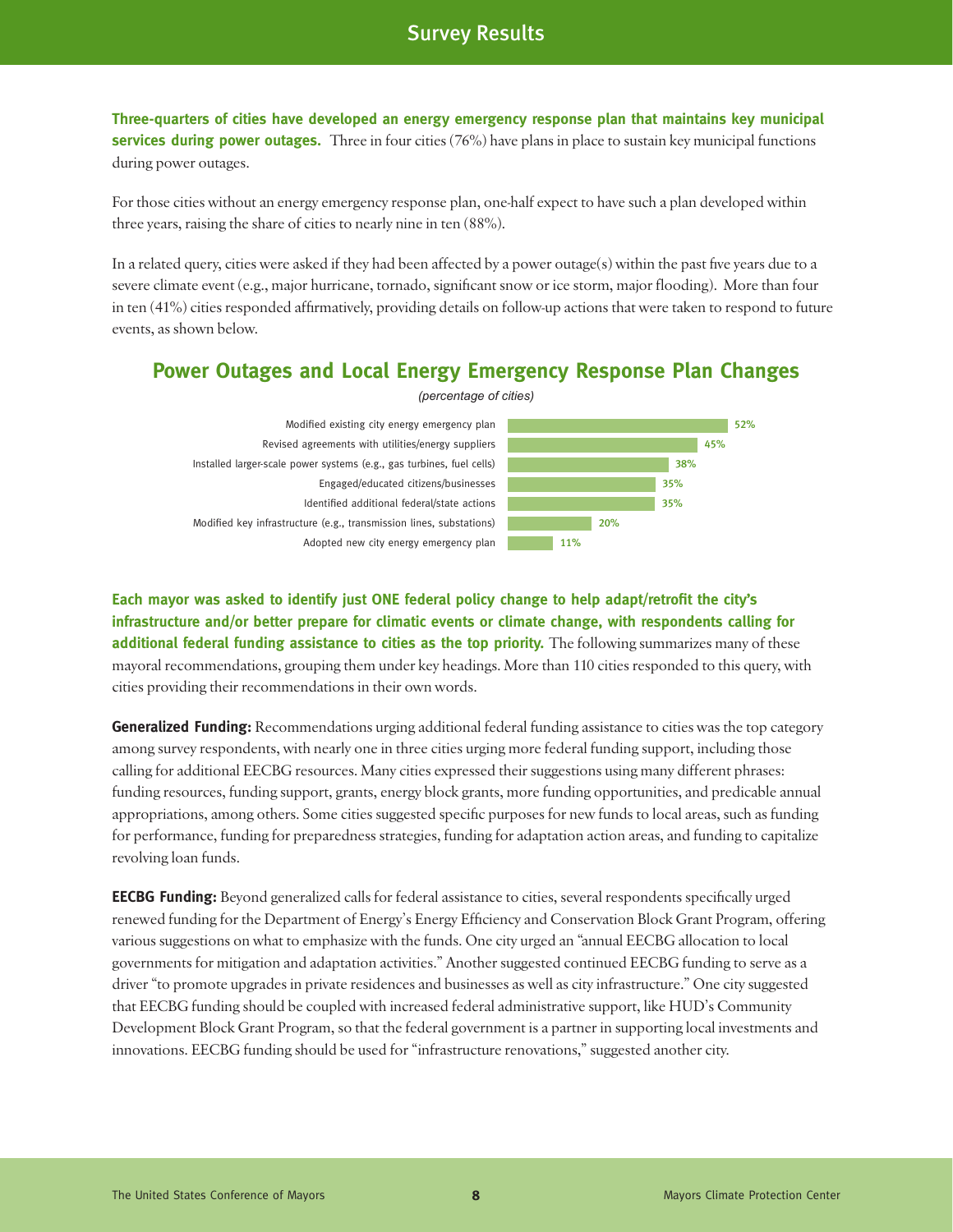**Targeted Incentives:** In addition to providing additional federal resources directly to cities and other local areas, several cities called for more targeted funding initiatives. One urged a large commitment of federal funds for climatic event planning and preparedness. "We need resources (data, technical assistance) to help us better understand the specific ways that climate change is expected to impact our community and what those impacts mean for infrastructure systems," said one city. Another called for the development of a nationwide financing mechanism for home energy retrofits (on-bill financing). Owners of solar panels should receive a 30 percent federal tax credit when leasing the panels to a non-profit/government organization, according to another. Tax credits/incentives to commercial property owners and businesses to retrofit existing buildings and install renewable energy in new commercial development (with the same assistance multi-family developers and property owners) were urged. Financial resources and incentives for the deployment of distributed energy were also cited in another instance. One city urged the adoption of landscape grants, tax incentives and rebates to facilitate local adaptation efforts. "Streamline and expand federal funding for renewable energy research and development to make energy cleaner, more reliable, and more secure," said another.

**Other Business Incentives:** Beyond mandating actions, some cities called for federal financial incentives to the private sector. Another called upon Congress to "keep the investment tax credit." Another called for "federal action to provide new energy tax credits for both commercial and residential buildings."

**Federal Climate Policy:** Congress should enact comprehensive climate legislation, recommended one city, while another simply urged Congress to "adopt a climate change policy." As a first step, another city called for enactment of new federal energy efficiency legislation. Several cities urged adoption of a carbon tax; one city said, "To affect the price of the resource." One survey respondent called for legislation "to institute a carbon tax and rebate program." Another said, "The federal government needs to set a price on carbon emissions."

**Other Federal Actions:** Several federal actions were recommended by cities. One city urged the adoption of a national map, showing 25-year and 50-year projections of impacts so that local efforts and work can be better coordinated and aligned. Another urged adoption of a timeline, detailing when large side-effects of global warming are estimated to occur. One respondent simply said, "Support urbanization and give cities the resources to become the place citizens relocate to." Stricter CAFE standards and GHG emission limits for electric utilities were cited by another city. Priority should be given to generation systems (e.g., rooftop solar panels) that can continue to provide power in the event of disruptions to the grid, another urged.

**Mandates on Government:** Several cities urged adoption of selected mandates on governments, including "mandating efficiency levels and then funding the required improvements in those cities/counties to meet those levels through grants, matching funds, or low/no interest loans." The federal government should require all states to have renewable portfolio standards was another recommendation. One city urged that "LED lighting be utilized in all traffic signals, street lighting, and security lighting throughout the city." Another called upon "FEMA to require local governments to inventory, assess, and address climate preparedness as an element of natural hazards mitigation planning and a requirement for post-disaster mitigation funds from FEMA." It was suggested the federal government should "require more complete participation from municipalities in how State Energy Program funding is distributed," noting that this approach could allow for more resources to be leveraged to support local efforts.

**Mandates on Business:** Several cities urged federal action to impose broader mandates on industry and the private sector. One urged adoption of a national energy code or standard for buildings, similar to the mpg standard for the auto industry. Another urged federal mandates requiring American-manufactured EEC equipment. Requiring the use of renewable energy, supported with technological and financial resources from the federal government, was recommended by another city.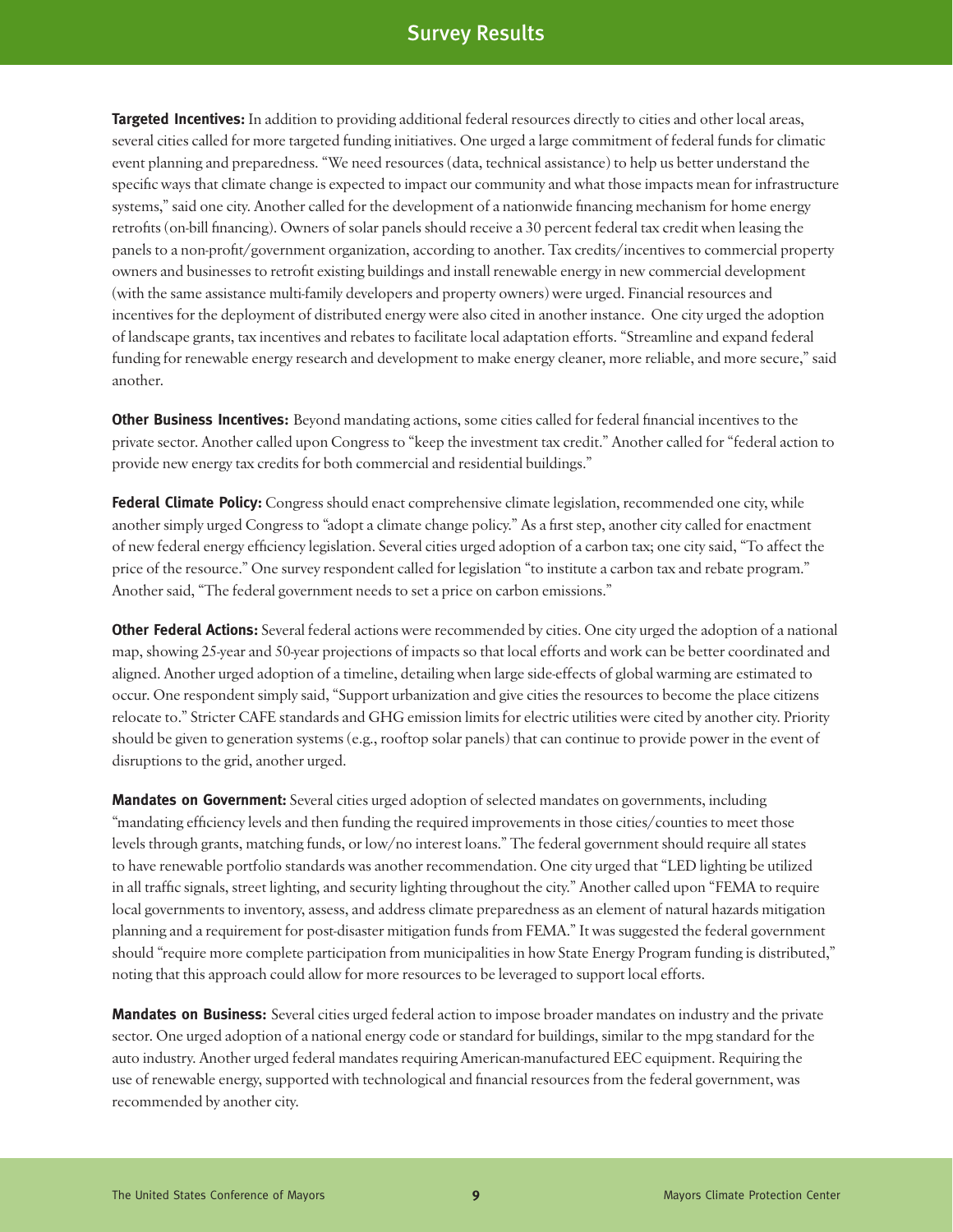### Participating Cities

Fairbanks, AK Juneau, AK Montgomery, AL Fort Smith, AR Little Rock, AR Avondale, AZ Casa Grande, AZ Goodyear, AZ Lake Havasu City, AZ Mesa, AZ Oro Valley, AZ Phoenix, AZ Queen Creek, AZ Surprise, AZ Tempe, AZ Tucson, AZ Alameda, CA Alhambra, CA Anaheim, CA Beverly Hills, CA Cathedral City, CA Chula Vista, CA Compton, CA Costa Mesa, CA Culver City, CA Dublin, CA Fontana, CA Fresno, CA Gardena, CA Hemet, CA Huntington Beach, CA Irvine, CA La Habra, CA Long Beach, CA Los Angeles, CA Manhattan Beach, CA Monrovia, CA Newark, CA Newport Beach, CA Novato, CA Ontario, CA Palm Desert, CA Palmdale, CA Pasadena, CA Paso Robles, CA

Pleasant Hill, CA Pleasanton, CA Porterville, CA Redding, CA Redondo Beach, CA Rialto, CA Sacramento, CA San Clemente, CA San Diego, CA San Jose, CA San Leandro, CA San Rafael, CA Santa Ana, CA Santa Barbara, CA Santa Cruz, CA Santa Monica, CA Santee, CA South San Francisco, CA Stanton, CA Tulare, CA Turlock, CA Vallejo, CA Ventura, CA Westminster, CA Woodland, CA Aurora, CO Denver, CO Englewood, CO Westminster, CO Bridgeport, CT Danbury, CT East Hartford, CT Fairfield, CT Milford, CT Norwich, CT Stamford, CT Torrington, CT Trumbull, CT Vernon, CT Waterbury, CT West Haven, CT Washington, DC Wilmington, DE Boynton Beach, FL Cape Coral, FL

Cooper City, FL Coral Springs, FL Davie, FL Deerfield Beach, FL Doral, FL Fort Myers, FL Greenacres, FL Hallandale Beach, FL Jacksonville, FL Lakeland, FL Largo, FL Lauderhill, FL Miramar, FL North Lauderdale, FL North Miami, FL Orlando, FL Palm Bay, FL Panama City, FL Pembroke Pines, FL Pinellas Park, FL Pompano Beach, FL Port St. Lucie, FL Tallahassee, FL West Palm Beach, FL Athens-Clarke County, GA Atlanta, GA Columbus, GA Fairburn, GA LaGrange, GA Macon, GA Savannah, GA Maui, HI Davenport, IA Des Moines, IA Dubuque, IA Urbandale, IA Boise, ID Idaho Falls, ID Alton, IL Aurora, IL Elk Grove, IL Evanston, IL Glendale Heights, IL Hanover Park, IL Hoffman Estates, IL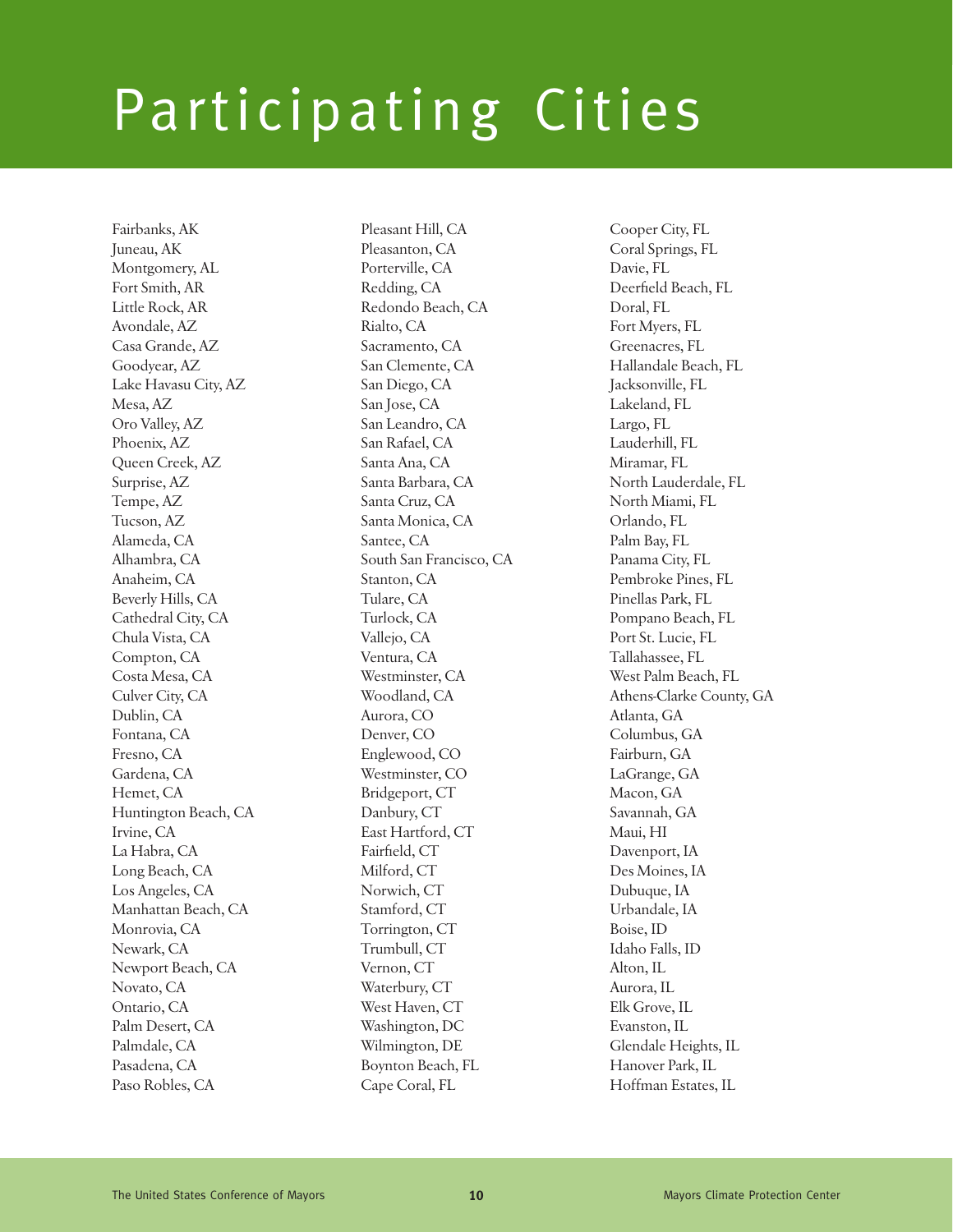Lake Barrington, IL Lombard, IL Moline, IL Normal, IL North Chicago, IL Orland Park, IL Schaumburg, IL Carmel, IN Indianapolis, IN Noblesville, IN Richmond, IN Olathe, KS Shawnee, KS Lexington, KY Louisville, KY Baton Rouge, LA New Orleans, LA Ville Platte, LA Boston, MA New Bedford, MA Newton, MA Revere, MA Springfield, MA Weymouth, MA Baltimore, MD District Heights, MD Frederick, MD Laurel, MD Portland, ME Dearborn, MI Detroit, MI East Lansing, MI Eastpointe, MI Farmington Hills, MI Grand Rapids, MI Grosse Pointe Woods, MI Jackson, MI Rochester Hills, MI Southfield, MI Troy, MI Westland, MI Burnsville, MN Eagan, MN Edina, MN Minneapolis, MN Minnetonka, MN Rochester, MN Columbia, MO Kansas City, MO St. Louis, MO University City, MO

Natchez, MS Butte, MT Burlington, NC Charlotte, NC Fayetteville, NC Gastonia, NC Greenville, NC Salisbury, NC Winston-Salem, NC Grand Forks, ND Lincoln, NE Nashua, NH Brick Township, NJ Clifton, NJ Elizabeth, NJ Ewing, NJ Kearny, NJ Linden, NJ Piscataway, NJ Albuquerque, NM Clovis, NM Santa Fe, NM Carson City, NV Henderson, NV Las Vegas, NV North Las Vegas, NV Reno, NV Albany, NY Clarence, NY Schenectady, NY Syracuse, NY Akron, OH Cleveland, OH Columbus, OH Cuyahoga Falls, OH Dayton, OH Lancaster, OH Lima, OH North Ridgeville, OH Trotwood, OH Warrensville Heights, OH Tulsa, OK Beaverton, OR Bend, OR Gresham, OR Hillsboro, OR Lake Oswego, OR Portland, OR Tigard, OR Lancaster, PA Philadelphia, PA

Pittsburgh, PA Wilkes-Barre, PA York, PA Caguas, PR Providence, RI Charleston, SC Summerville, SC Sioux Falls, SD Chattanooga, TN Hendersonville, TN Johnson City, TN Knoxville, TN Memphis, TN Morristown, TN Abilene, TX Corpus Christi, TX Dallas, TX Denton, TX Fort Worth, TX Frisco, TX Garland, TX Houston, TX Irving, TX Kyle, TX Mesquite, TX Pharr, TX Plano, TX San Antonio, TX Sugar Land, TX Lehi City, UT Salt Lake City, UT Sandy, UT South Jordan, UT Taylorsville, UT Alexandria, VA Norfolk, VA Roanoke, VA Burlington, VT Duvall, WA Everett, WA Pullman, WA Redmond, WA Seattle, WA Tacoma, WA Vancouver, WA Brookfield, WI Green Bay, WI Madison, WI Milwaukee, WI Huntington, WV Gillette, WY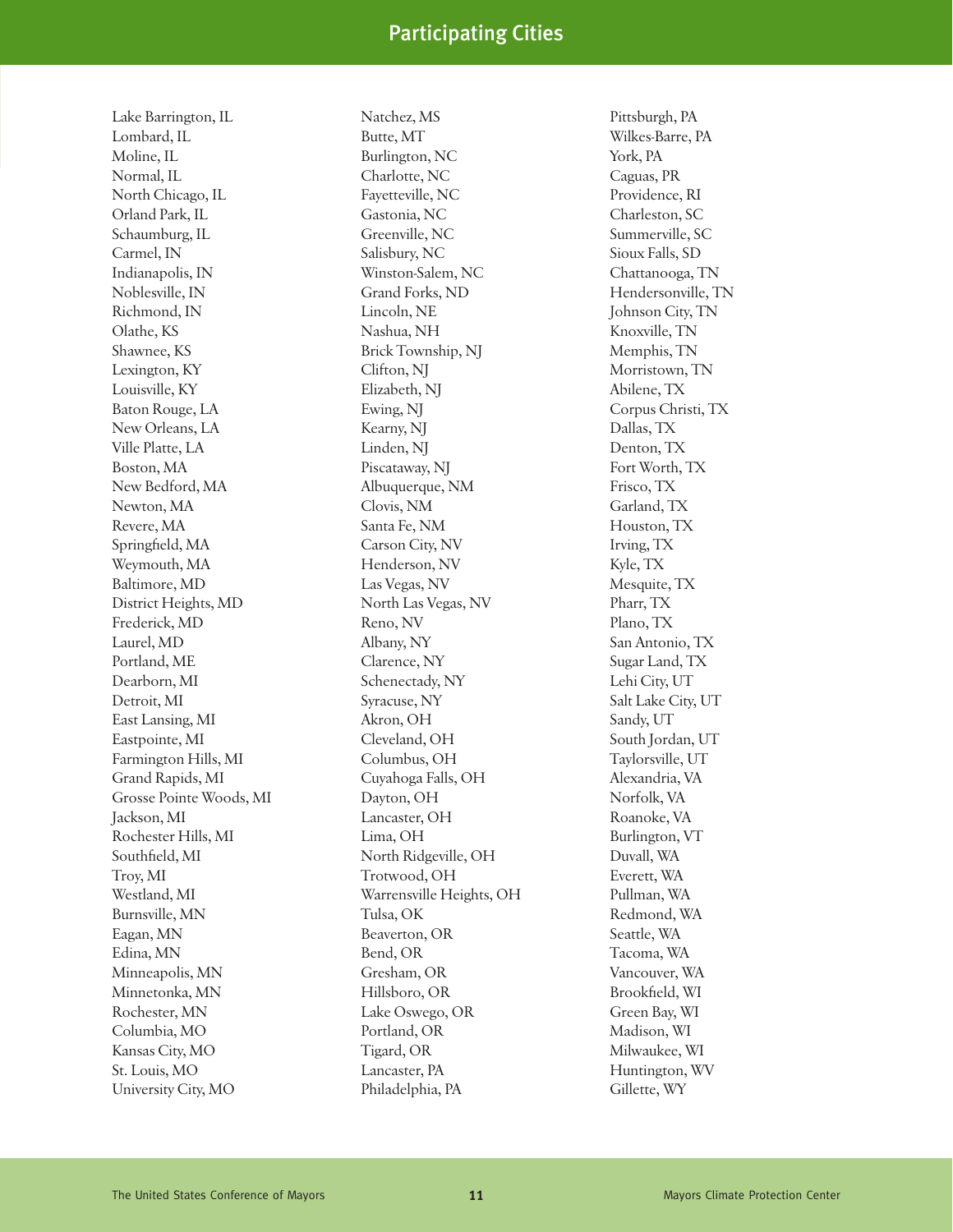## About the Survey

This report was prepared by The U.S. Conference of Mayors and was based on data collected in a mayoral survey sponsored by Philips. From November 25, 2013 through January 14, 2014, cities could complete the survey electronically. By email, the Conference contacted nearly 1,400 mayors, most representing cities with a population of 30,000 or more, requesting mayors to compete the survey. Survey responses from 282 cities were received and analyzed for this report. We would like to thank all those who participated in the survey for their efforts and timely responses.